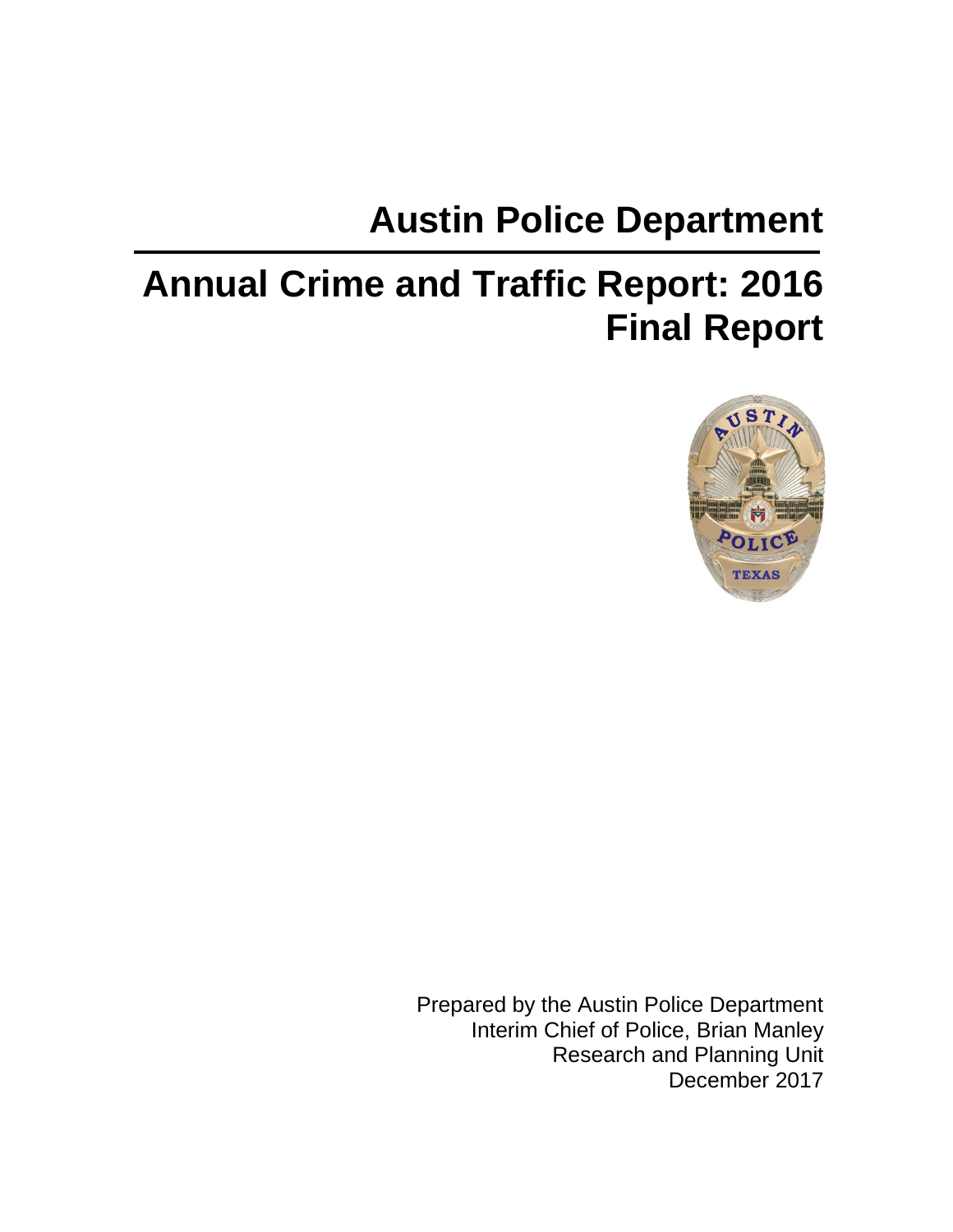#### **Background**

Each year, the Austin Police Department reports crime statistics to the Texas Department of Public Safety (DPS), who in turn, reports them to the FBI through its Uniform Crime Reporting (UCR) program. After state and federal review, these become our "official" statistics and are used to track year-to-year performance and trends, as well as comparing our crime statistics to other US cities of similar size.

This report contains Austin's final crime statistics reported to DPS; it updates our preliminary report produced in July 2017.

#### **Overview**

This document contains UCR crime data for 2016 (January 1, 2016 through December 31, 2016). For comparison, we have included data from other large US cities with populations between 500,000 and 1,500,000. See Page 3 for a list of comparison cities.

We have also included selected traffic statistics on fatal crashes and comparable data for other jurisdictions.

The report is organized by crime category (violent or property) and by type of crime within each category (e.g., murder and robbery within violent crime).

#### **Notable Findings**

This year's crime statistics include the following noteworthy findings:

- Austin's **violent crime rate** of 408 per 100,000 residents was about half the rate of other large US cities. (Page 4)
- Austin's **property crime rate** of 3,509 per 100,000 residents was 13% lower than the rate of other large US cities and represents a 20-year low. (Page 11)
- Austin's rate of **reported rapes** was 30% higher than the rate of other large US cities. (Page 7)
- Austin's **robbery rate** increased 11% from 2015 but remains less than half the rate of other large US cities. (Page 8)
- The department's **violent and property crime clearance rates** all meet or exceed those of other large US cities. (Page 16)
- **Traffic fatalities** decreased 23%, from 102 in 2015 to 79 in 2016; and **fatal crashes** decreased 17%. Austin's fatality rate and impaired fatality rate are both lower than those of Texas and the US. (Pages 17-20)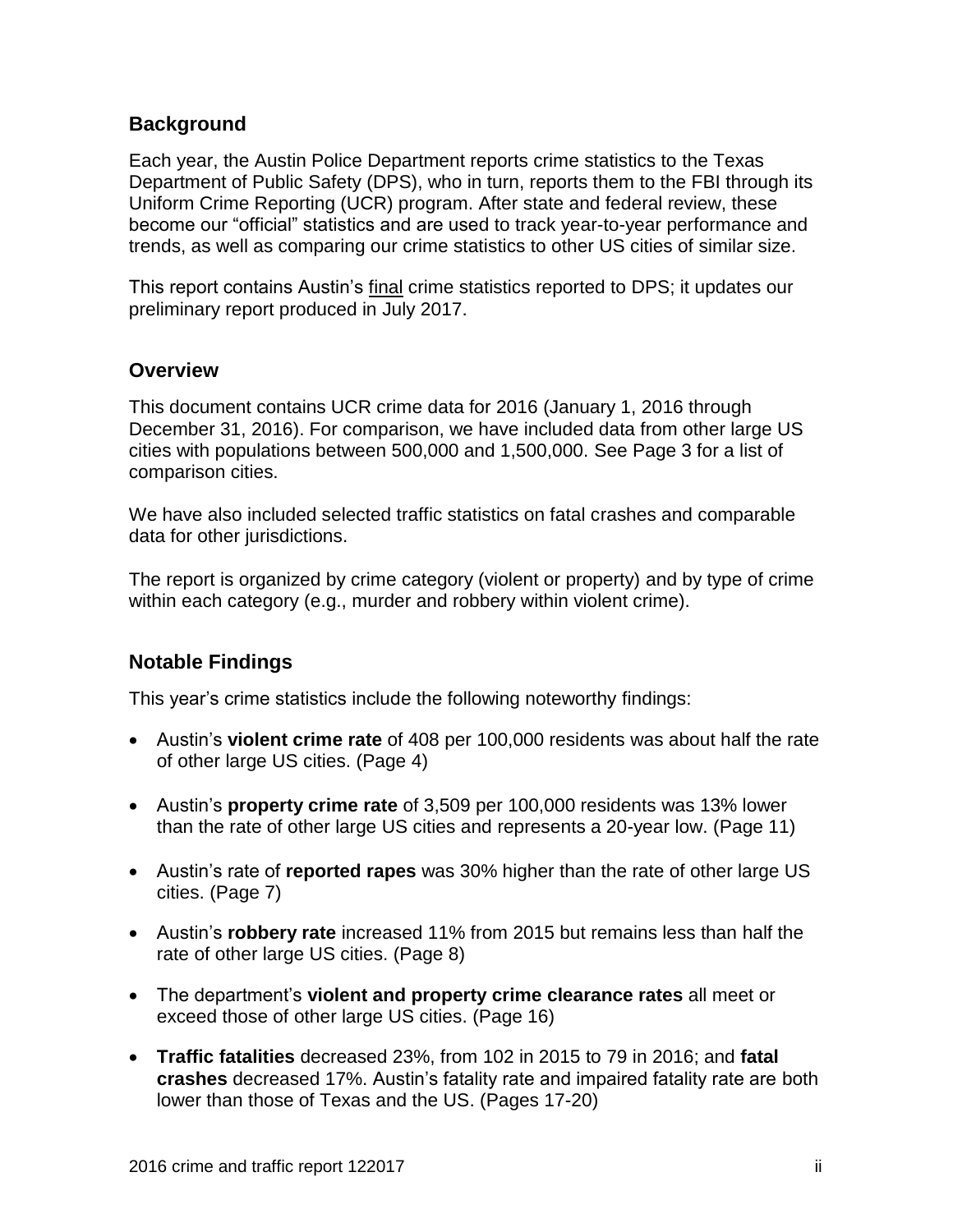# **Table of Contents**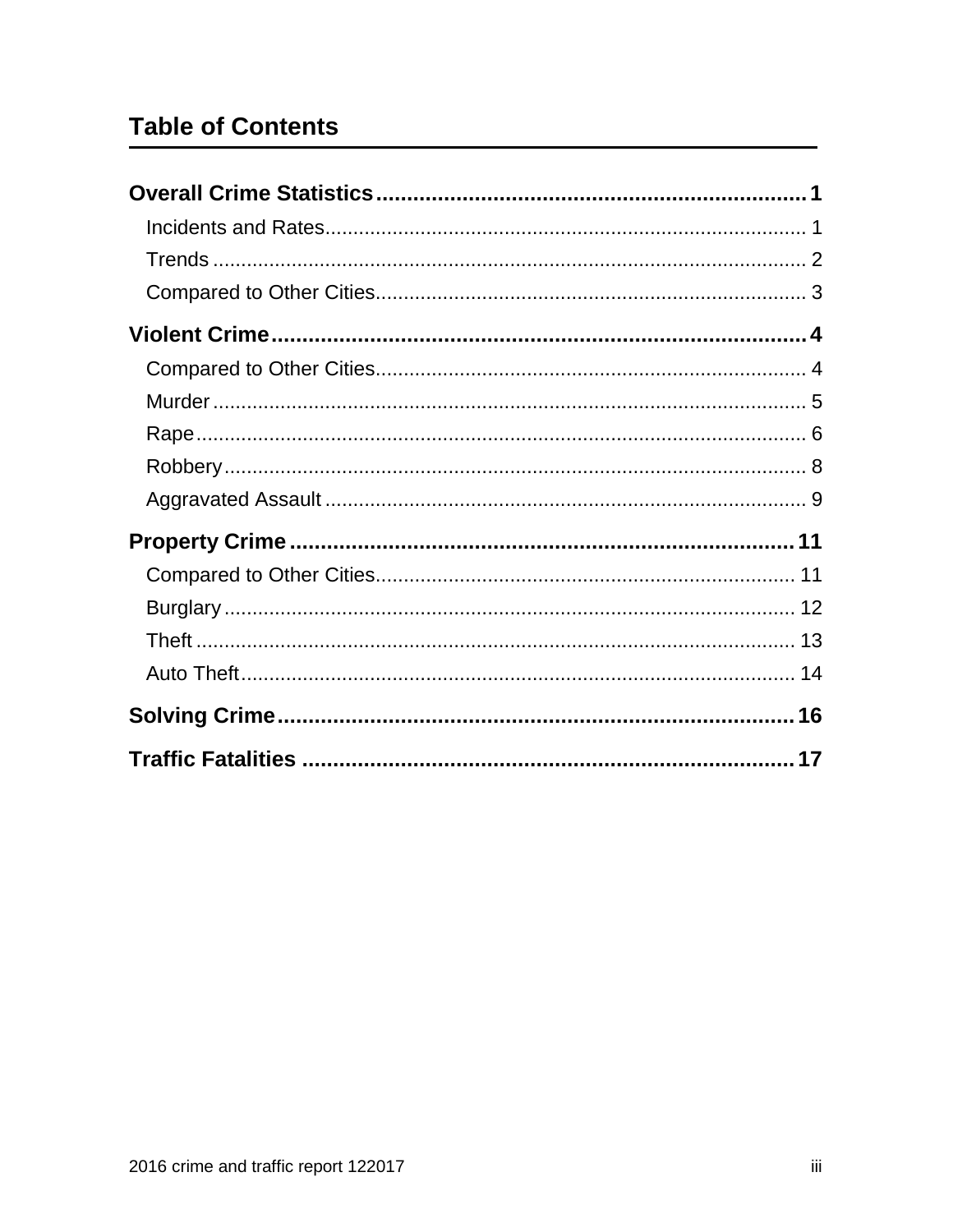# <span id="page-3-0"></span>**Overall Crime Statistics**

The FBI identifies seven "Part I Index Crimes," based on their seriousness and frequency of occurrence. Each crime is defined – including how incidents are counted – and grouped into two categories:

Violent crimes **Property crimes** Murder (number of victims) Burglary (number of premises entered) Rape (number of victims) Theft (number of offenses) Robbery (number of offenses) Auto Theft (number of vehicles) Aggravated Assault (number of victims)

These categories and crime definitions are used for reporting city-level crime statistics to DPS and the FBI under its Uniform Crime Reporting (UCR) program.

#### <span id="page-3-1"></span>**Incidents and Rates**

In this report, crime is reported in terms of counts (e.g., incidents) as well as rate per 100,000 residents. Rates allow comparisons to previous years and with other cities.

| <b>Part I Index Crimes</b>  | <b>Offenses</b> |        |         | Rate per 100,000 |       |         |  |
|-----------------------------|-----------------|--------|---------|------------------|-------|---------|--|
|                             | 2015            | 2016   | $%$ chg | 2015             | 2016  | $%$ chg |  |
| Murder                      | 23              | 39     | 70%     | 2.5              | 4.1   | 66%     |  |
| Rape*                       | 487             | 747    | 53%     | 52               | 78    | 50%     |  |
| Robbery                     | 929             | 1,048  | 13%     | 99               | 110   | 11%     |  |
| <b>Aggravated Assault</b>   | 2,058           | 2,069  | 1%      | 219              | 216   | $-1%$   |  |
| <b>Total Violent Crime</b>  | 3,497           | 3,903  | 12%     | 373              | 408   | 9%      |  |
| <b>Burglary</b>             | 5,000           | 5,252  | 5%      | 533              | 549   | 3%      |  |
| <b>Theft</b>                | 28,068          | 26,204 | $-7%$   | 2,990            | 2,738 | $-8%$   |  |
| <b>Auto Theft</b>           | 2,331           | 2,119  | $-9%$   | 248              | 221   | $-11%$  |  |
| <b>Total Property Crime</b> | 35,399          | 33,575 | $-5%$   | 3,771            | 3,509 | $-7%$   |  |
| <b>Total Index Crime</b>    | 38,896          | 37,478 | $-4%$   | 4,143            | 3,917 | $-5%$   |  |

*\* During 2014 and 2015, Austin's rape count was underreported. In 2014, the FBI broadened its rape definition to add sodomy and sexual assault with an object, but APD added only sodomy. Imprecise case coding prevented accurate counts at the time, but since then, we have fixed case coding problems and corrected 2015 cases to produce a more accurate 2015 rape count: 730. Using that count, 2016 rape offenses increased 2% (747 in 2016, 730 in 2015) and the rate of reported rapes was flat (78 both years).* 

*Note: 2016 offense counts and rates accurately reflect Austin crime and match those published in the Texas DPS Crime in Texas report. However, they don't match those published in the FBI Crime in the US report due to issues DPS encountered when uploading updated Austin crime data to the FBI. DPS is in the process of uploading updated APD data to the FBI to be ingested in the FBI's UCR master file. While not published, the FBI's UCR master file supports statistical inquiries made after publication of Crime in the US and will be available through the FBI's Crime Data Explorer: [https://crime-data-explorer.fr.cloud.gov.](https://crime-data-explorer.fr.cloud.gov/)*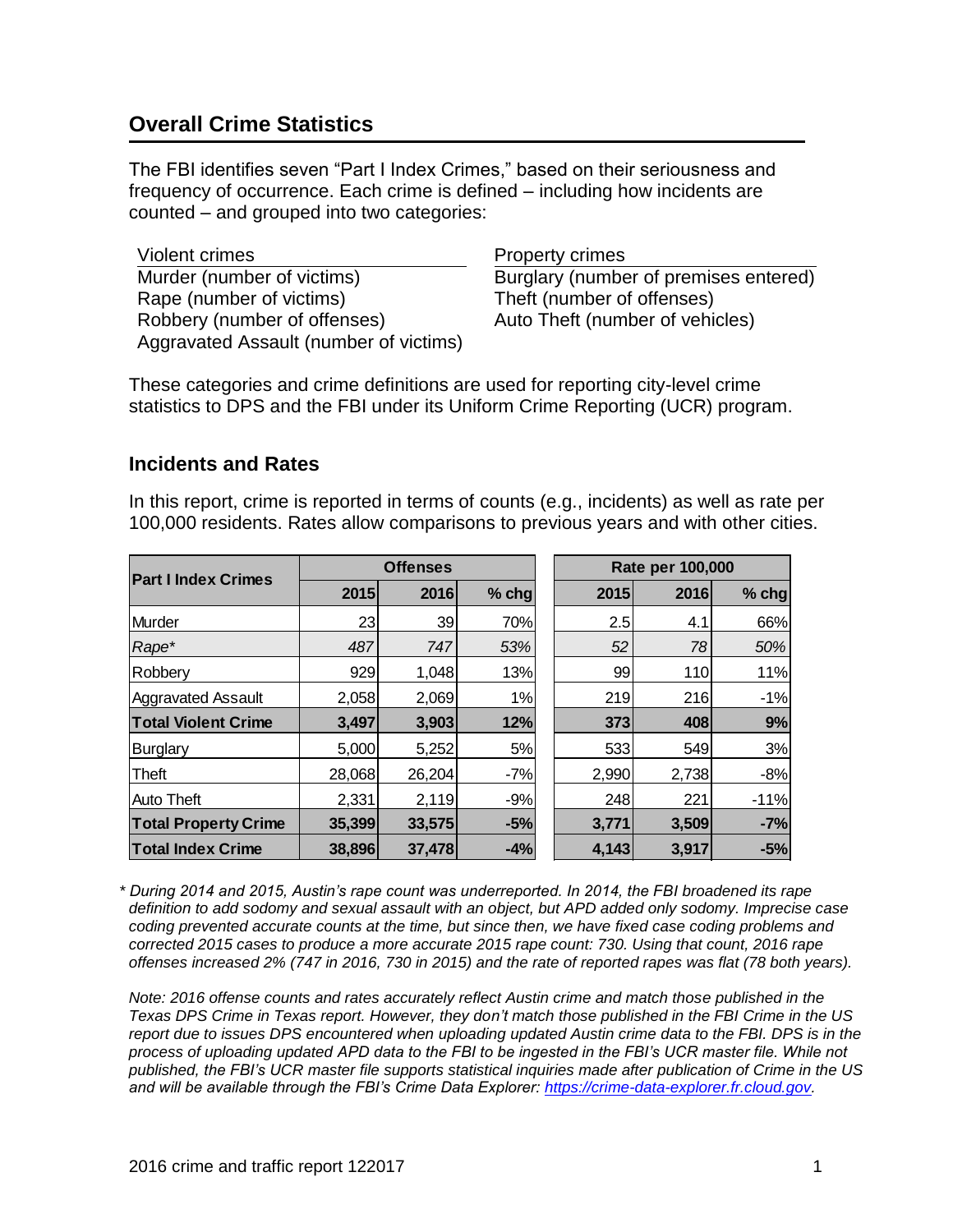

#### <span id="page-4-0"></span>**Trends**

In 2016, the number of all Part I Index crimes for Austin was 37,478. This was a 4% decrease in incidents as compared with 2015 (38,896). The crime rate per 100,000 residents was 3,917 in 2016 – a 5% decrease from the 2015 rate of 4,143 and a 20 year low (1997 to 2016).

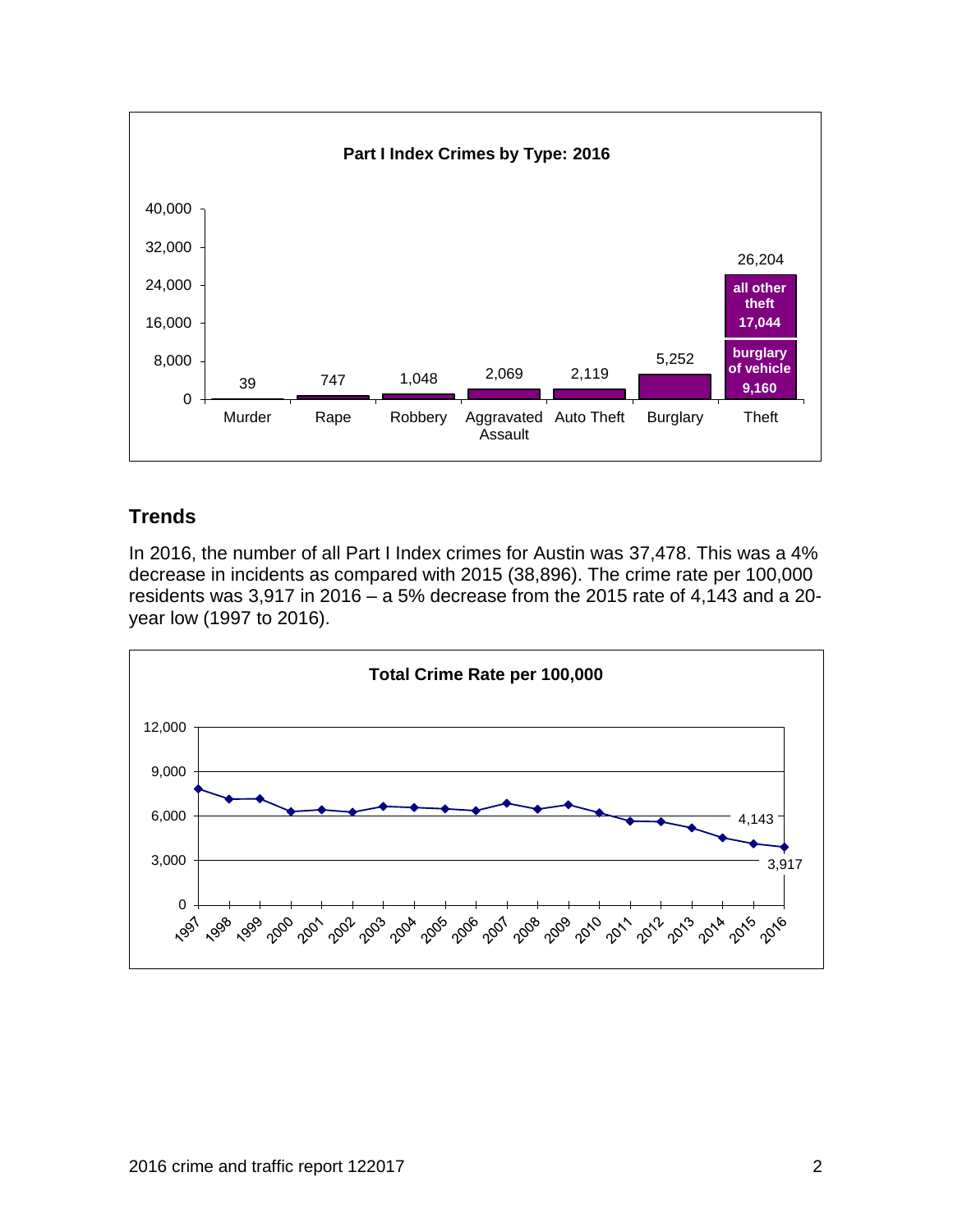#### <span id="page-5-0"></span>**Compared to Other Cities**

This chart shows how Austin compares to large US cities (population 500,000 to 1,500,000). According to FBI UCR, Austin's 2016 population was 956,911. For regional comparison, large Texas cities are identified; Houston is the only Texas city *not* included in US cities average because its population exceeds the range.

Austin's rate of 3,917 offenses per 100,000 was 18% lower than the average rate of 4,749 for all large US cities.



The following cities are included in the "US cities" category above, and elsewhere throughout this report:

- 
- Baltimore Fresno Portland
- 
- 
- 
- 
- 
- 
- 
- 
- 
- 
- Charlotte\* Indianapolis San Diego
	-
- Dallas Louisville San Jose
- Denver Memphis Seattle
- Detroit Milwaukee Tucson
	-
- Albuquerque\* Fort Worth Oklahoma City
	-
- Boston Honolulu San Antonio
	-
- Columbus Jacksonville San Francisco
	-
	-
	-
- El Paso Nashville Washington DC
- *\* Austin adopted the FBI's broadened rape definition in 2014 but these two cities continued to use the old definition in 2016. Because their results are not comparable to Austin's, they are excluded from rape, violent, and total crime comparisons in this report.*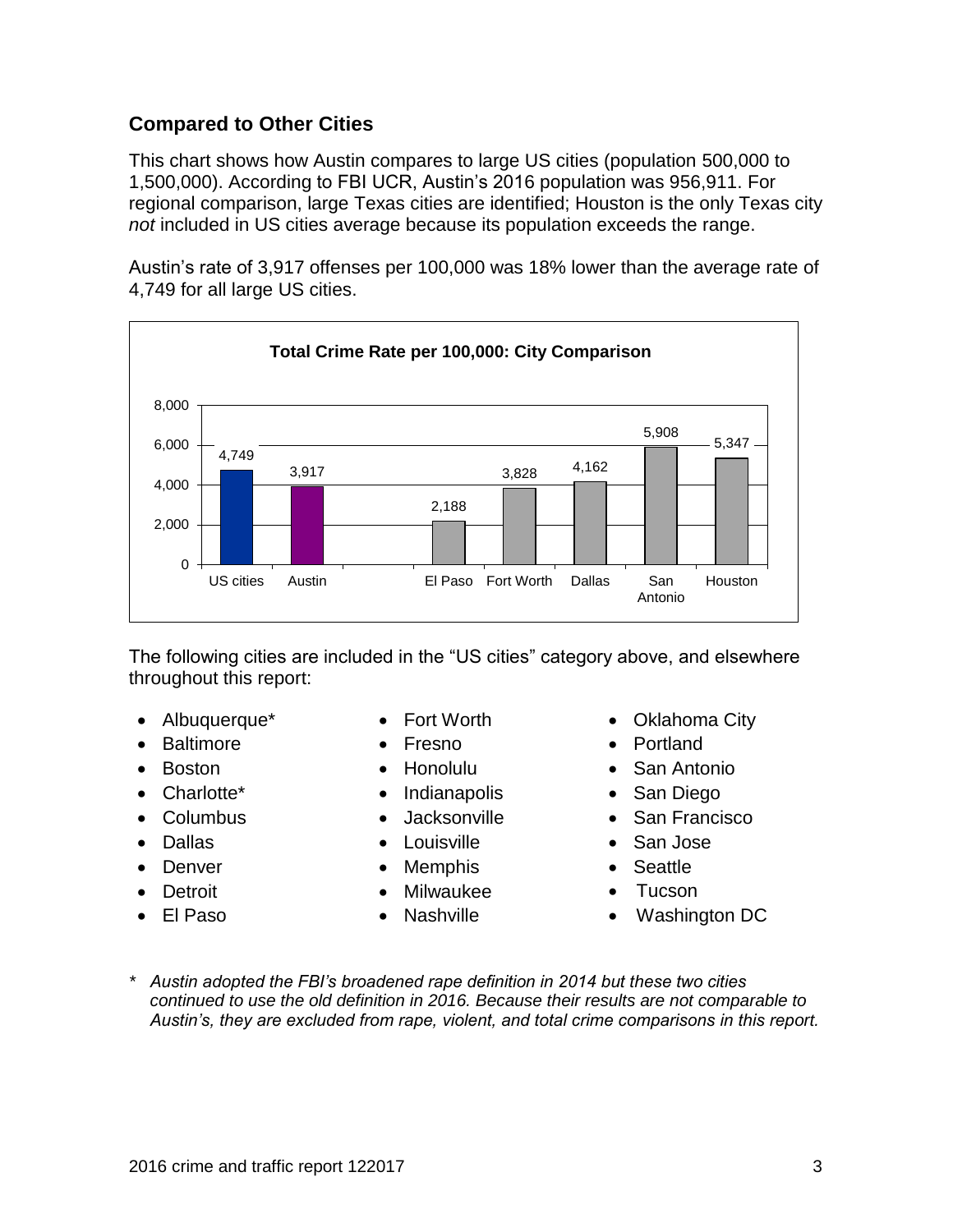# <span id="page-6-0"></span>**Violent Crime**

In 2016, the number of violent crimes was 3,903, a 12% increase in incidents from 2015 (3,497). The rate of violent crime per 100,000 residents was 408 in 2016, up 9% from 373 in 2015.



#### <span id="page-6-1"></span>**Compared to Other Cities**

Austin's rate of 408 violent crimes per 100,000 was 49% lower than the average rate of 806 for all large US cities.

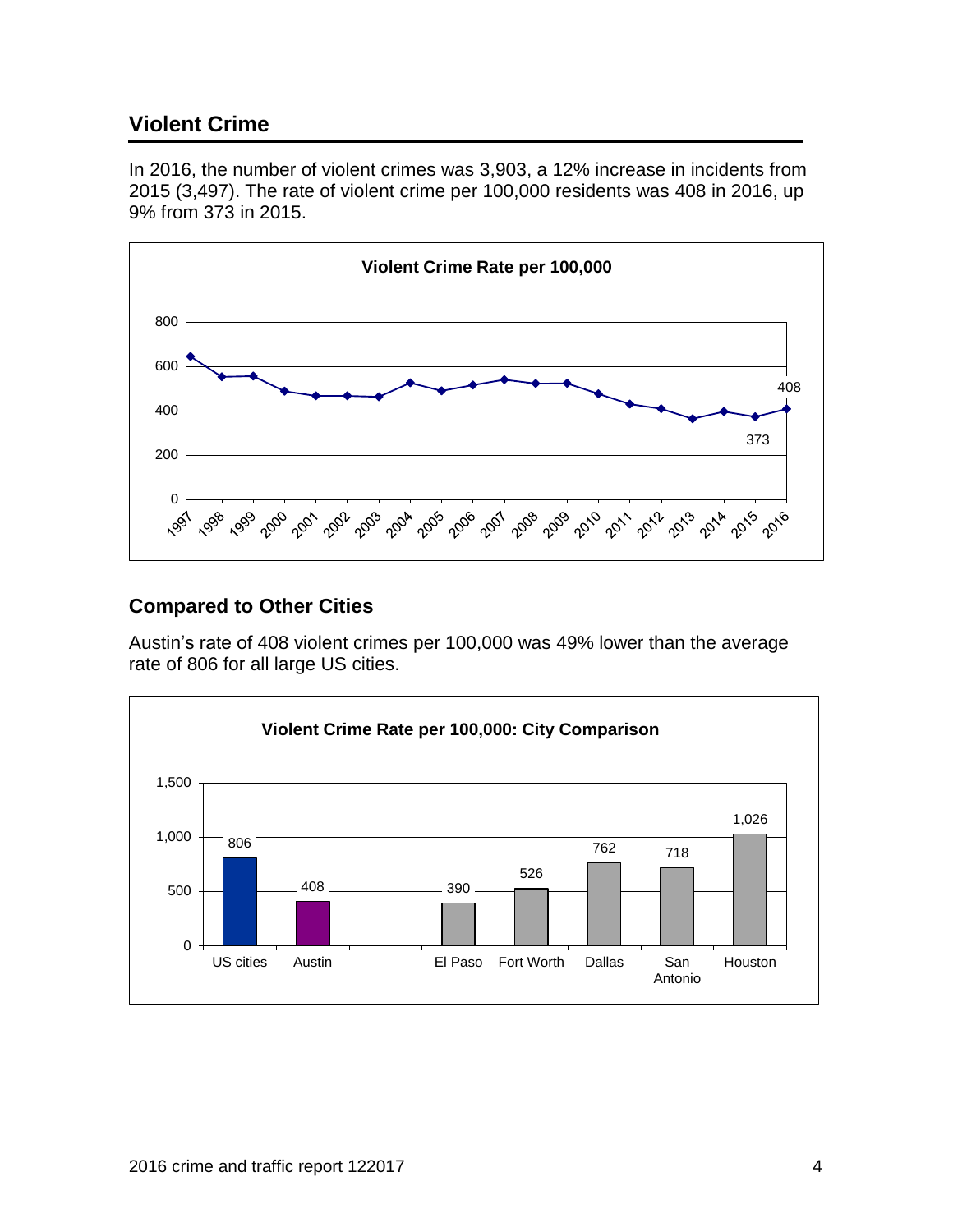#### <span id="page-7-0"></span>**Murder**

During 2016 there were 39 murder victims, up from 23 in 2015. Over the previous 10 years (2006 to 2015), the number of murder victims ranged from 20 to 38. The murder rate was 4.1 per 100,000 residents, up from the rate of 2.5 in 2015.



Austin's murder rate was 66% lower than the average of US cities our size.

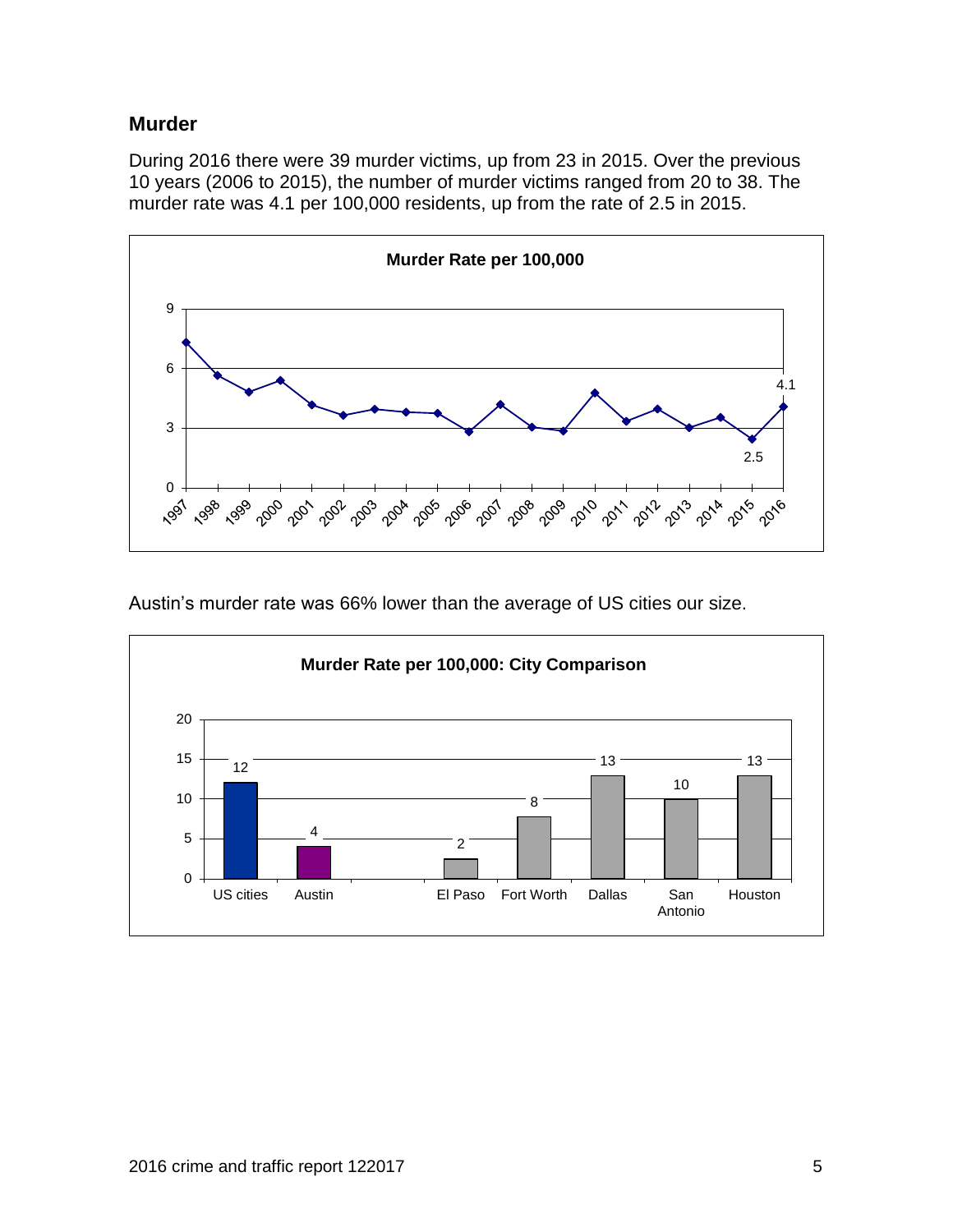In 2016, guns were the most frequent weapon used in murders (72%), followed by bodily force (13%).



The victim knew the offender in 74% of incidents, down from 95% in 2015.

#### <span id="page-8-0"></span>**Rape**

There were 747 reported victims of rape in 2016. The rate was 78 per 100,000 residents.

In 2014, Austin began using the FBI's modified rape definition that includes sexual assaults not previously included in rape counts, thereby increasing counts and rates. Counts are comparable for 2014 and future years, which are shown below.

In 2014 and 2015, APD excluded one rape offense type (sexual assault with an object) in our reporting. In 2016, we included this offense. When 2015 counts are adjusted to include this missing offense, 2016 rape incidents are up 2% as compared with 2015, and the rate (78) is unchanged from 2015 to 2016.



| <b>Reported rapes</b> |              | 2015 | 2016  | $%$ chg |
|-----------------------|--------------|------|-------|---------|
|                       | las reported |      | 74    | 53%     |
| offenses              | corrected    |      | 7 A T | 2%      |
|                       | as reported  | 52   | 78    | 50%     |
| rate                  | corrected    |      | 78    |         |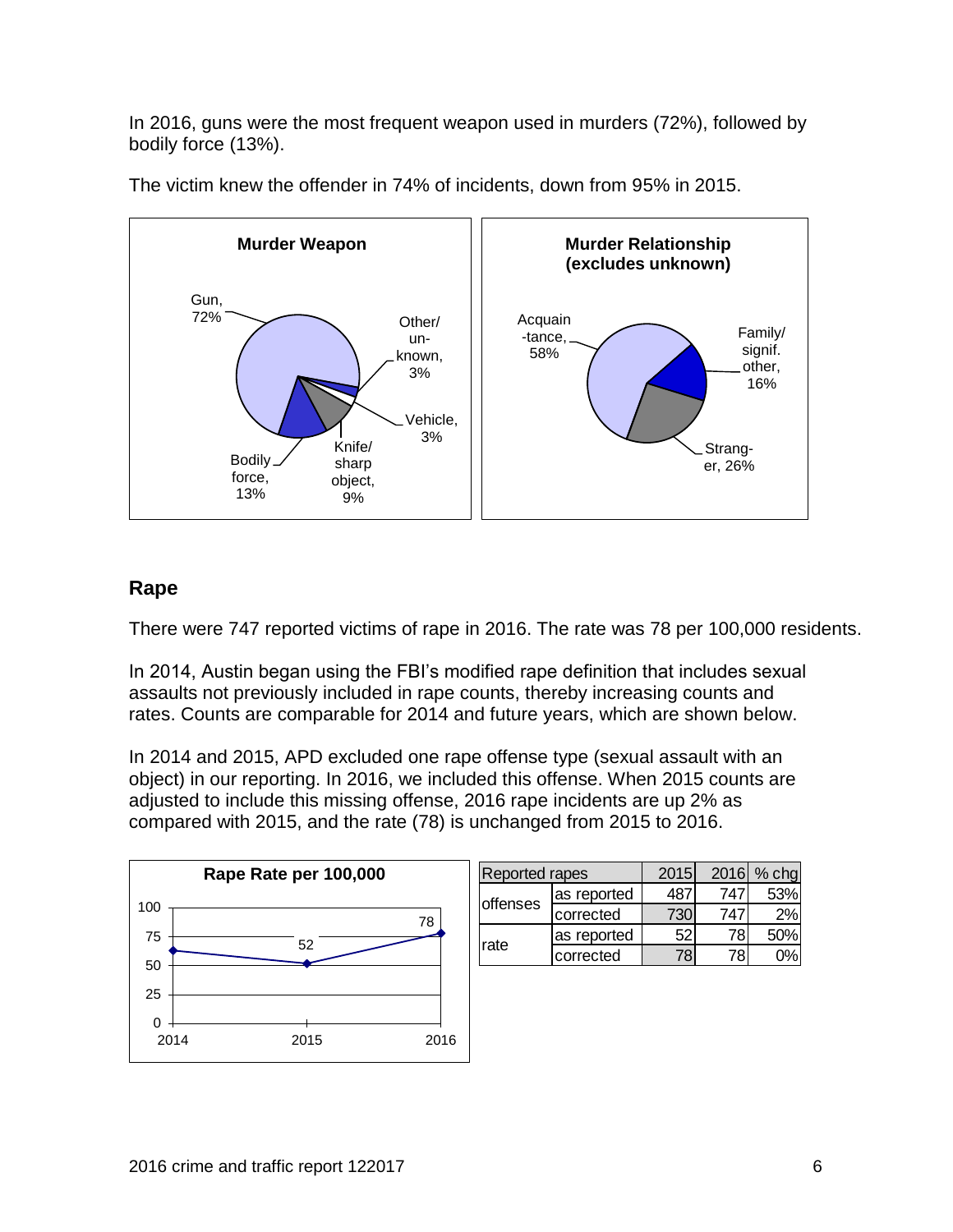Austin's rate of reported rapes was 30% higher than the average of US cities of the same size.



The victim knew the offender in 90% of incidents, down slightly from 92% in 2015.

<span id="page-9-0"></span>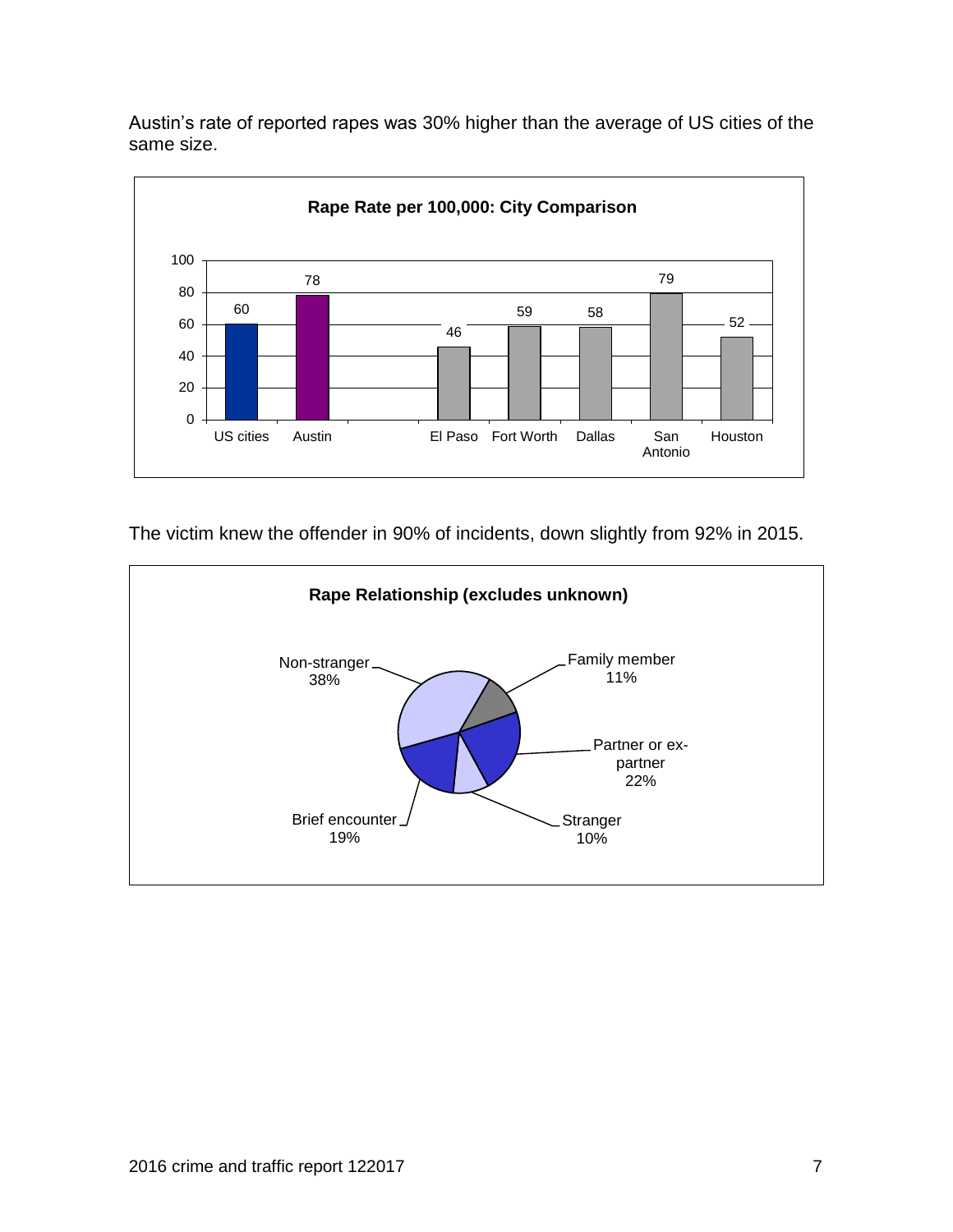### **Robbery**

There were 1,048 robberies reported in 2016, up from 929 in 2015. The rate was robberies per 100,000 residents, which was an 11% increase from the previous year's rate of 99.



Austin's rate of reported robberies was 58% lower than the average of US cities of the same size.

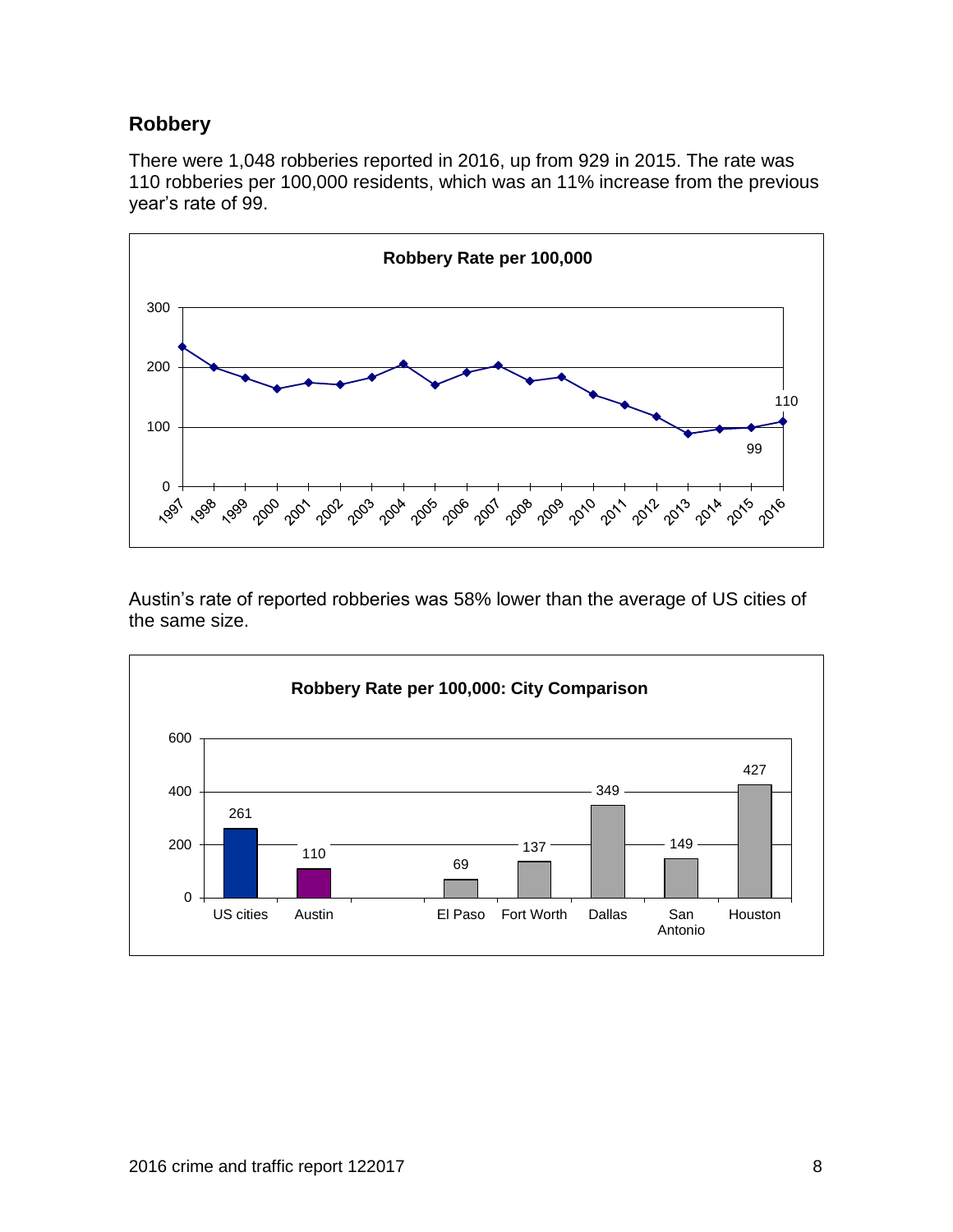In 2016, 82% of robberies were committed against individuals, as compared with 18% that occurred at businesses. These proportions were unchanged since 2015.



### <span id="page-11-0"></span>**Aggravated Assault**

There were 2,069 reported victims of aggravated assault in 2016, up from 2,058 in 2015. The rate was 216 victims per 100,000 residents, down 1% from the prior year's rate of 219 and represents a 20-year low (1997 to 2016).

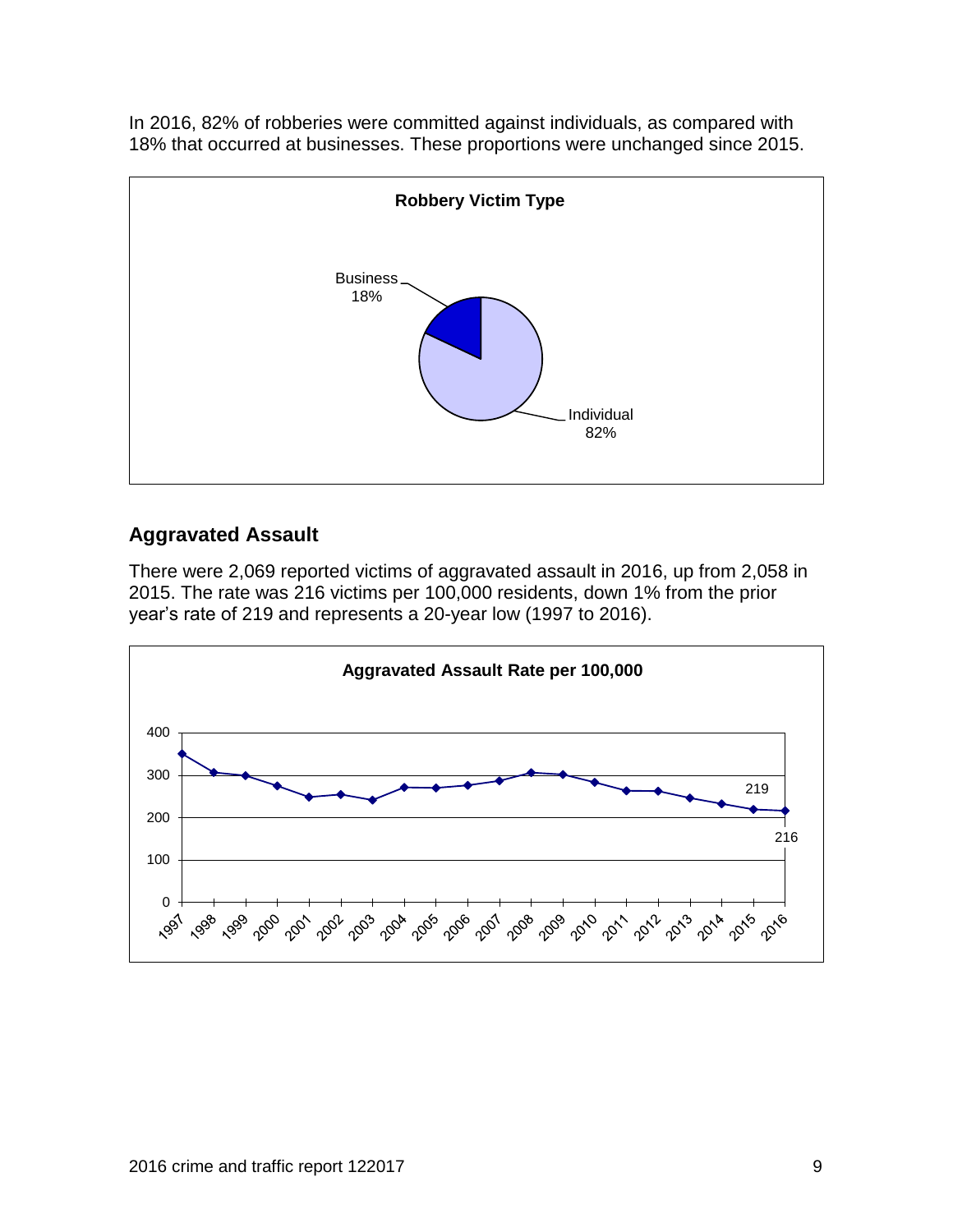

Austin's rate of aggravated assault victims was 55% lower than the average of US cities of the same size.

Fewer than half (48%) of aggravated assaults were committed by a family member, partner or ex-partner, or roommate of the victim. This was down from 55% in 2015.

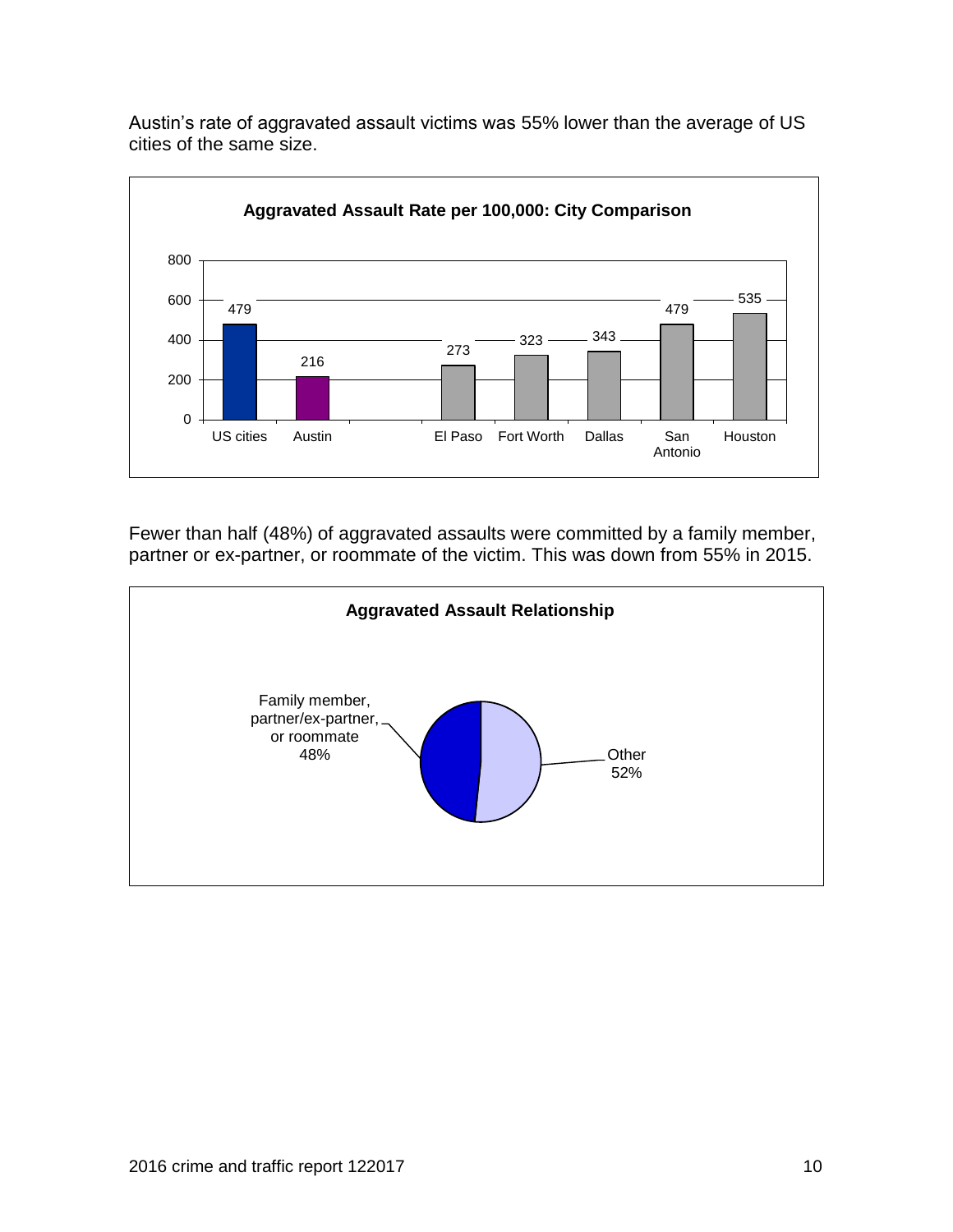# <span id="page-13-0"></span>**Property Crime**

In 2016, the number of property crimes in Austin was 33,575, down from 35,399 in 2015. The rate of property crime per 100,000 residents was 3,509 in 2016, which was down 7% from the prior year's rate of 3,771 and represents a 20-year low (1997 to 2016).



#### <span id="page-13-1"></span>**Compared to Other Cities**

Austin's rate of 3,509 property crimes per 100,000 in 2016 was 13% lower than the average rate of 4,025 per 100,000 for large US cities.

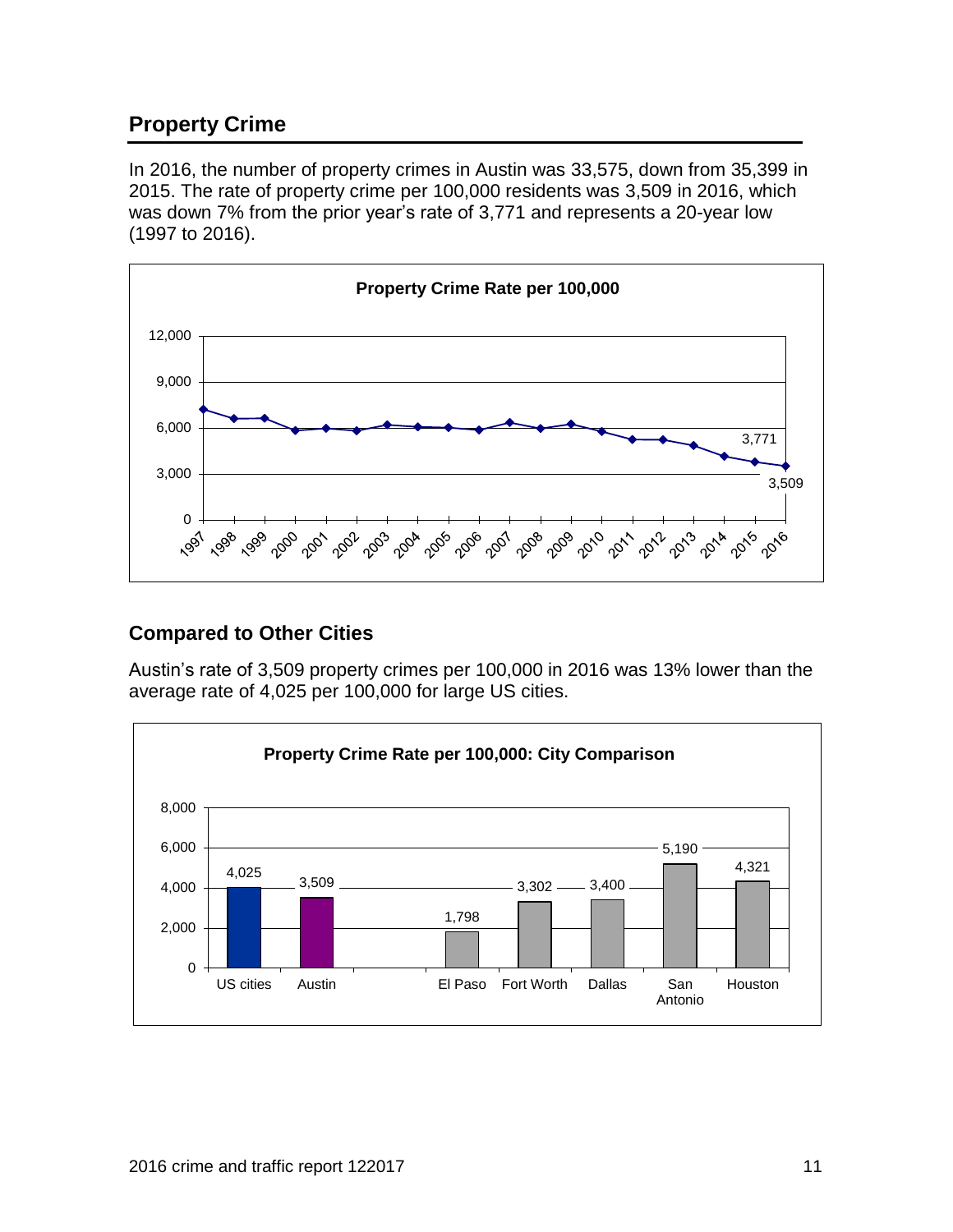# <span id="page-14-0"></span>**Burglary**

There were 5,252 reported burglaries in 2016, up from 5,000 in 2015. The rate was 549 burglaries per 100,000 residents, which was up 3% from the prior year's rate of 533.



Austin's burglary rate in 2016 was 25% lower than the average of US cities of the same size.

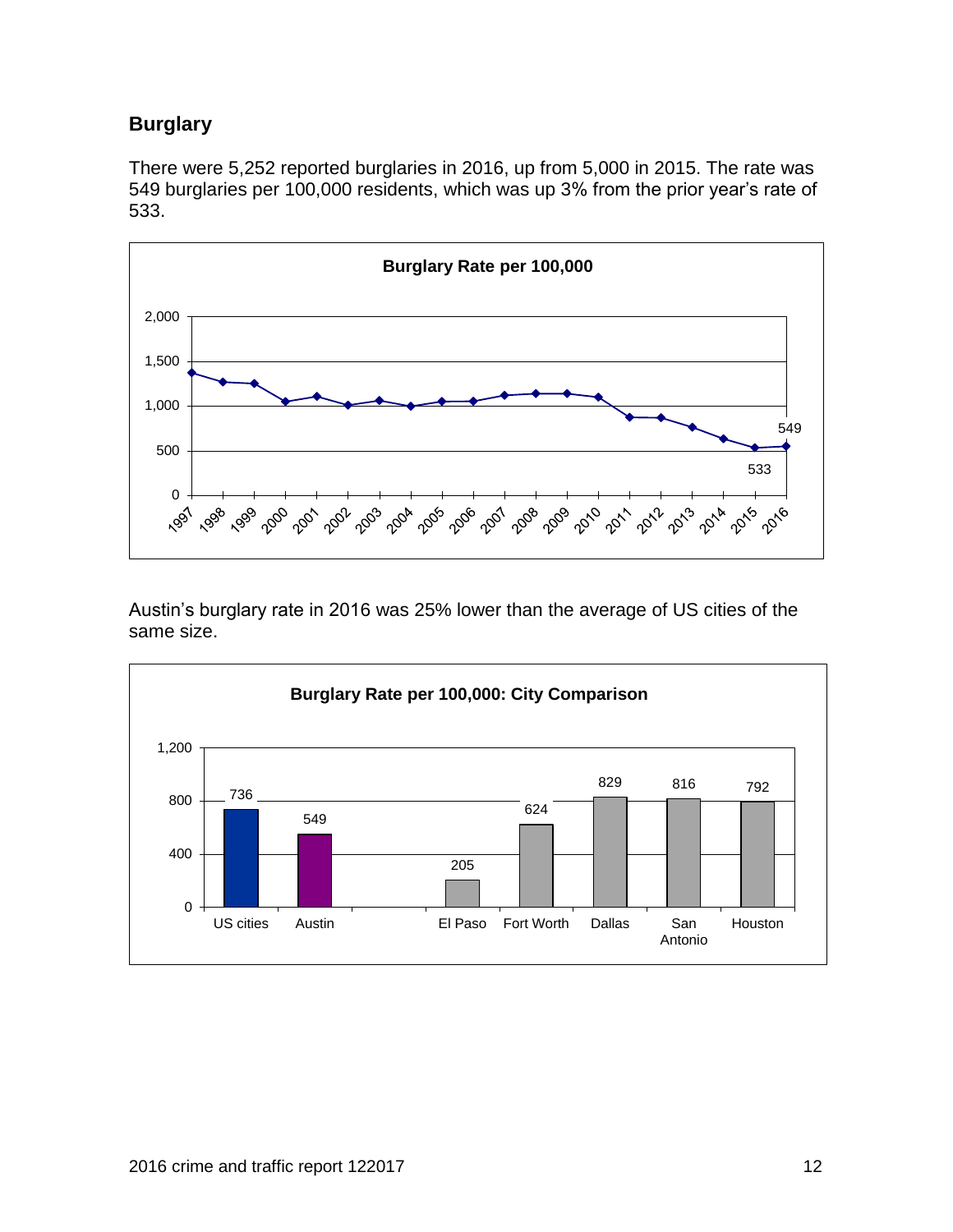In 2016, 62% of burglaries involved residences and 38% involved other targets (businesses, offices, restaurants, etc.). During 2015, 66% of burglaries involved residences and 34% involved other targets.



#### <span id="page-15-0"></span>**Theft**

There were 26,204 reported thefts in 2016, down from 28,068 in 2015. The rate was 2,738 thefts per 100,000 residents, which was down 8% from the rate of 2,990 in 2015 and represents a 20-year low (1997 to 2016).

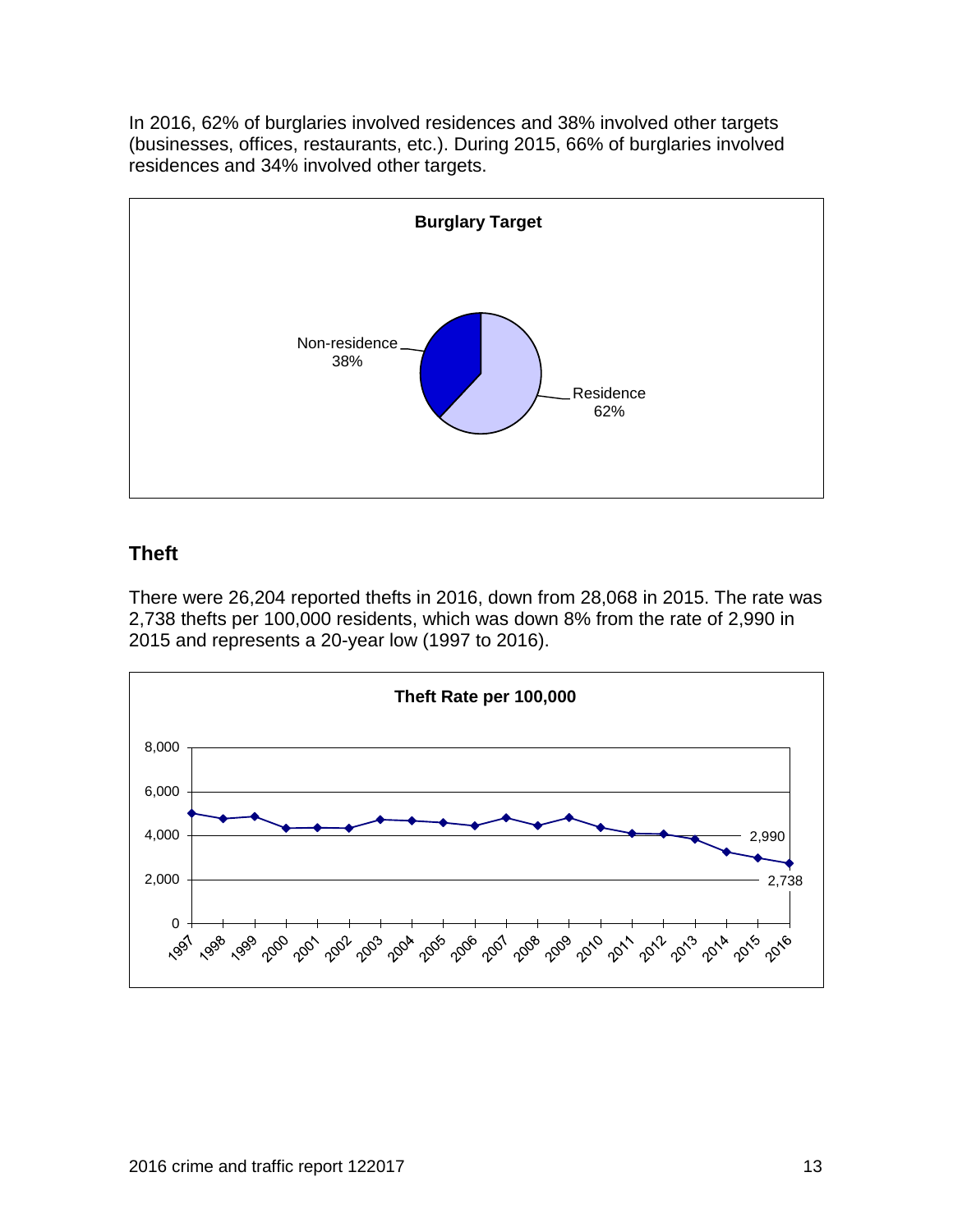Austin's rate of thefts in 2016 was slightly lower than the average of US cities of the same size.



Of all thefts reported in 2016, 35% were burglary of vehicle, or BOV offenses. This was down slightly from 36% in 2015.

#### <span id="page-16-0"></span>**Auto Theft**

There were 2,119 reported auto thefts in 2016, down from 2,331 in 2015. The rate was 221 auto thefts per 100,000 residents, which was an 11% decrease from the rate of 248 in 2015 and represents a 20-year low (1997 to 2016).

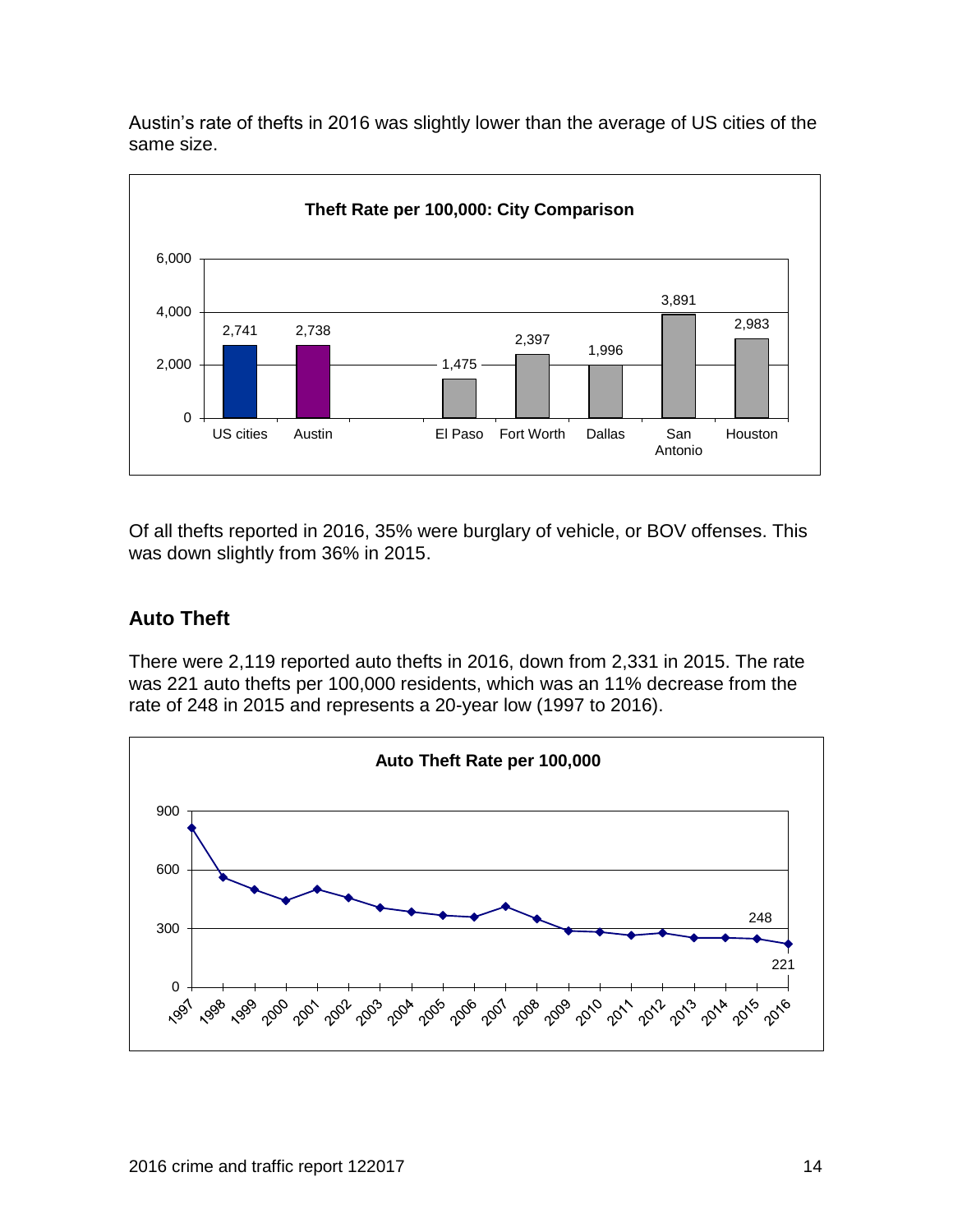Austin's auto theft rate in 2016 was 60% lower than the average of US cities of the same size.



The most frequently stolen vehicles were Honda Accord and Civic sedans, and trucks made by Ford, Chevrolet, and GMC. Together, they represent 35% of all stolen vehicles where the make and model were known.

Of all vehicles stolen in 2016, 88% were successfully recovered, up from 77% in 2015. Austin's recovery rate is higher than those of both Texas and the US (includes all US cities).

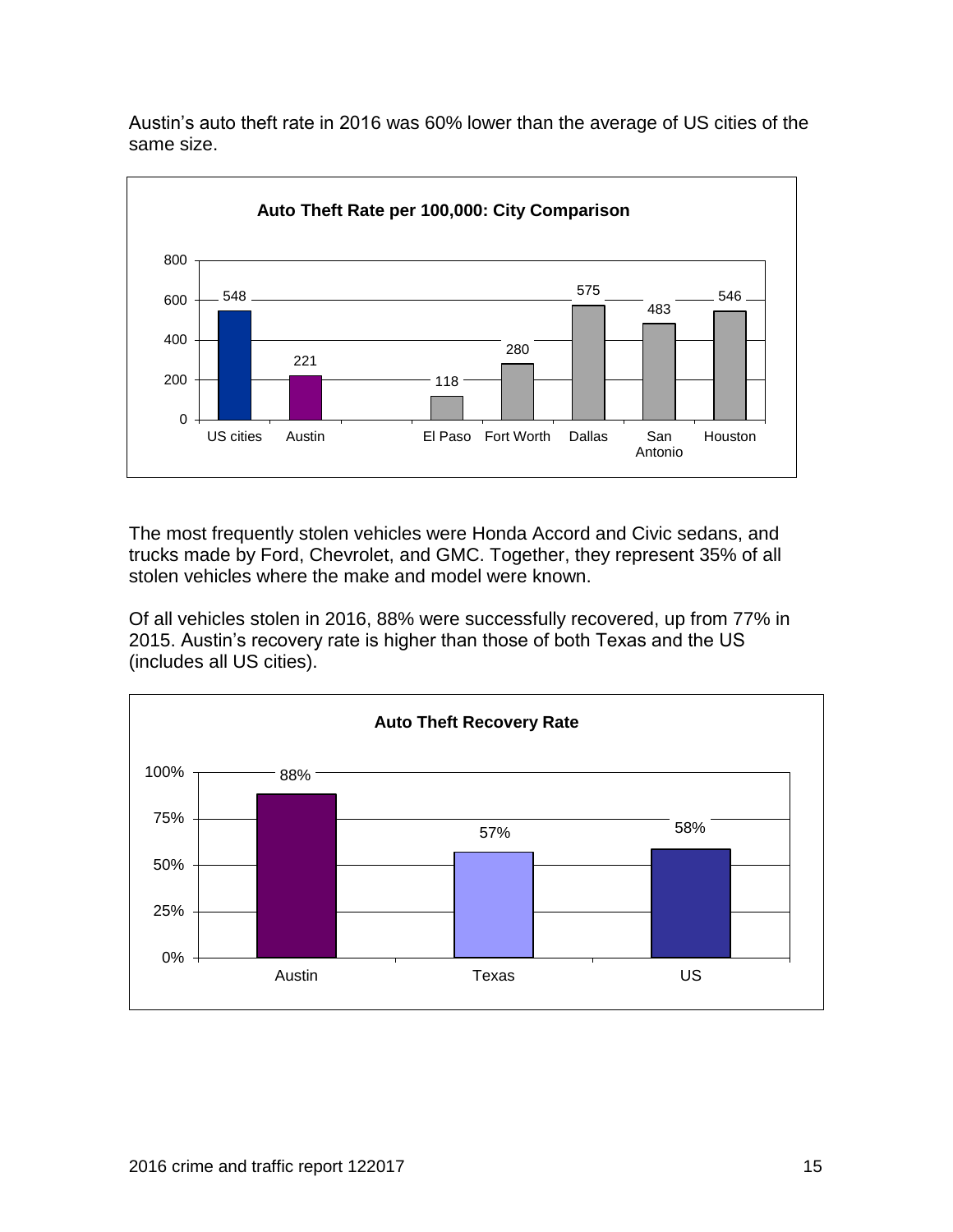# <span id="page-18-0"></span>**Solving Crime**

Crimes can be cleared in two ways: by arrest and by exception. A crime is cleared exceptionally when a circumstance prevents an arrest. Examples include when the offender dies, the victim refuses to cooperate with the prosecution, or the offender is being prosecuted in another jurisdiction and cannot be extradited.

|                             | % of Crimes Cleared by Arrest or Exception |                                               |      |  |  |
|-----------------------------|--------------------------------------------|-----------------------------------------------|------|--|--|
| <b>Part I Index Crimes</b>  | <b>Austin</b>                              | <b>US Cities (pop</b><br>500,000 - 1,500,000) |      |  |  |
|                             | 2015                                       | 2016                                          | 2016 |  |  |
| Murder                      | 87%                                        | 79%                                           | 51%  |  |  |
| Rape                        | 53%                                        | 51%                                           | 36%  |  |  |
| Robbery                     | 31%                                        | 35%                                           | 23%  |  |  |
| <b>Aggravated Assault</b>   | 60%                                        | 48%                                           | 40%  |  |  |
| <b>Total Violent Crime</b>  | 51%                                        | 46%                                           | 34%  |  |  |
| <b>Burglary</b>             | 12%                                        | 12%                                           | 8%   |  |  |
| <b>Theft</b>                | 13%                                        | 12%                                           | 12%  |  |  |
| <b>Auto Theft</b>           | 20%                                        | 23%                                           | 8%   |  |  |
| <b>Total Property Crime</b> | 13%                                        | 13%                                           | 11%  |  |  |

During 2016, Austin police solved, or cleared, 46% of the reported violent crimes, down from 51% in 2015. Austin outperformed other cities on clearing all violent crime types: murder, rape, robbery, and aggravated assault.

Solving property crimes is generally more difficult because many property crimes are discovered after the crime has occurred, with no known suspects or witnesses. During 2016, Austin solved 13% of property crimes, unchanged from 2015. Austin equaled or outperformed other cities on clearing all property crime types: burglary, theft, and auto thefts.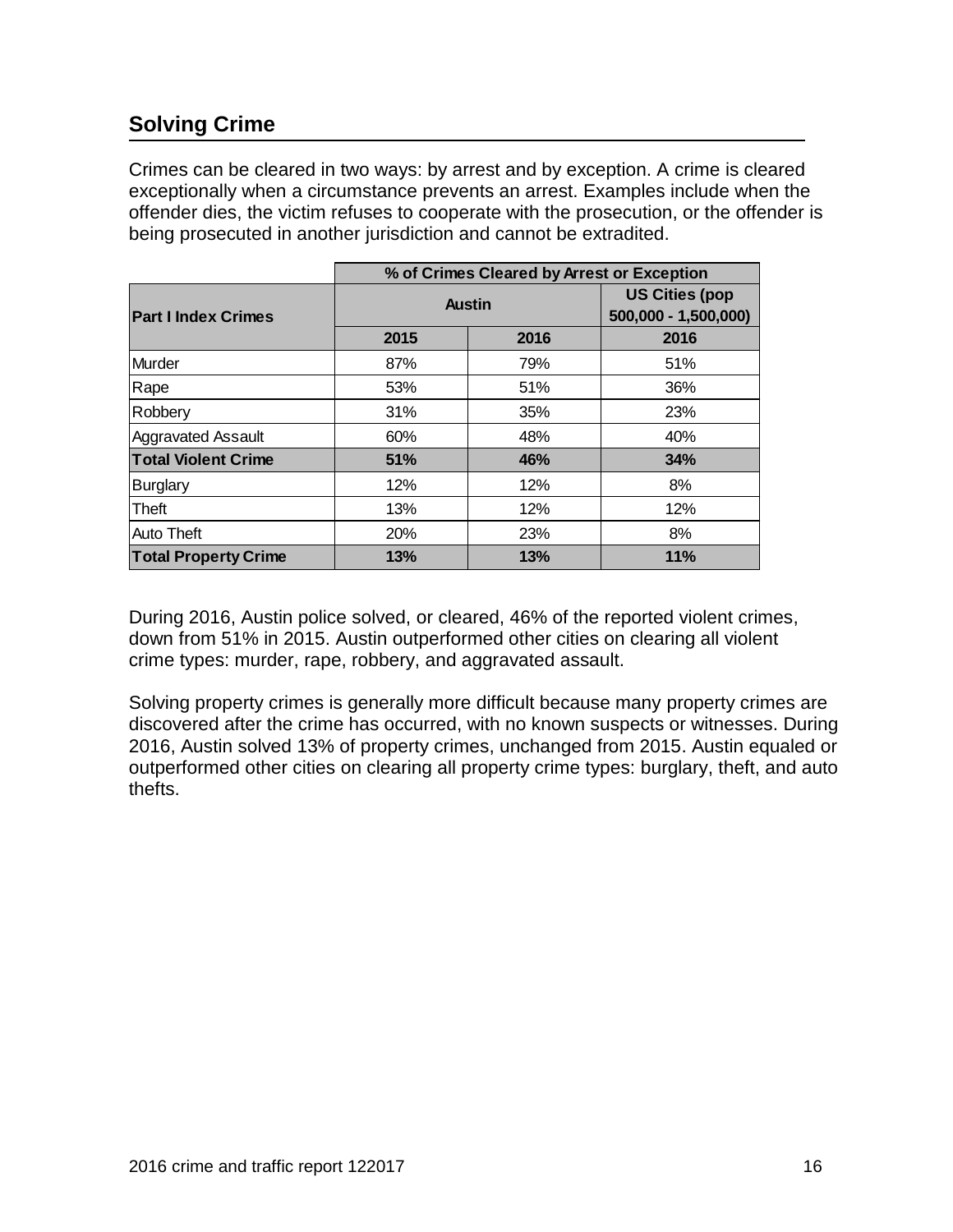# <span id="page-19-0"></span>**Traffic Fatalities**

During 2016 there were 77 fatal crashes that resulted in 79 deaths, as compared with 93 fatal crashes that resulted in 102 deaths in 2015.

The 2016 traffic fatality rate was .94 fatalities per 100 million vehicle miles traveled (VMT), as compared with the rate of 1.25 in 2015.



Austin's rate of .94 fatalities per 100 million VMT was lower than the rates for both Texas (1.44) and the US (includes all cities, 1.13).



*\* 2015 US statistics are the most current data available from National Highway Traffic Safety Administration (NHTSA).*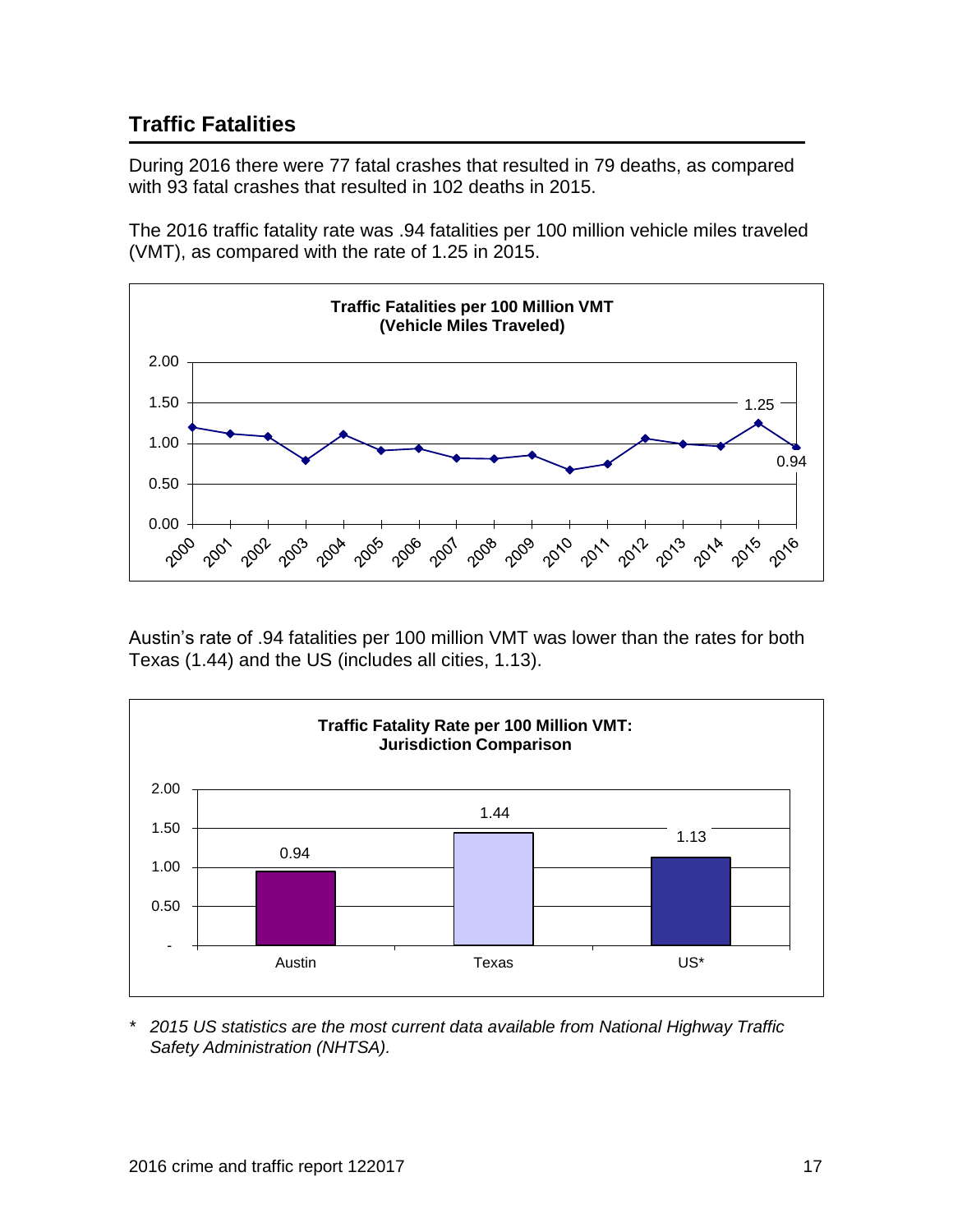In 2016 most traffic fatalities involved motor vehicle occupants (36, or 46%), followed by pedestrians (28, or 35%), motorcyclists (13, or 16%) and bicyclists (two, or 3%). Similarly, in 2015, most traffic fatalities involved motor vehicle occupants (55, or 54%), followed by pedestrians (30, or 29%), followed by motorcyclists (15, or 15%) and bicyclists (two, or 2%).



Of all motor vehicle fatalities in 2016, 11 (or 31%) victims were not using restraints, as compared with 18 (or 33%) victims in 2015. Of all motorcycle fatalities, five (or 38%) victims were not wearing helmets, as compared with four (or 27%) in 2015.

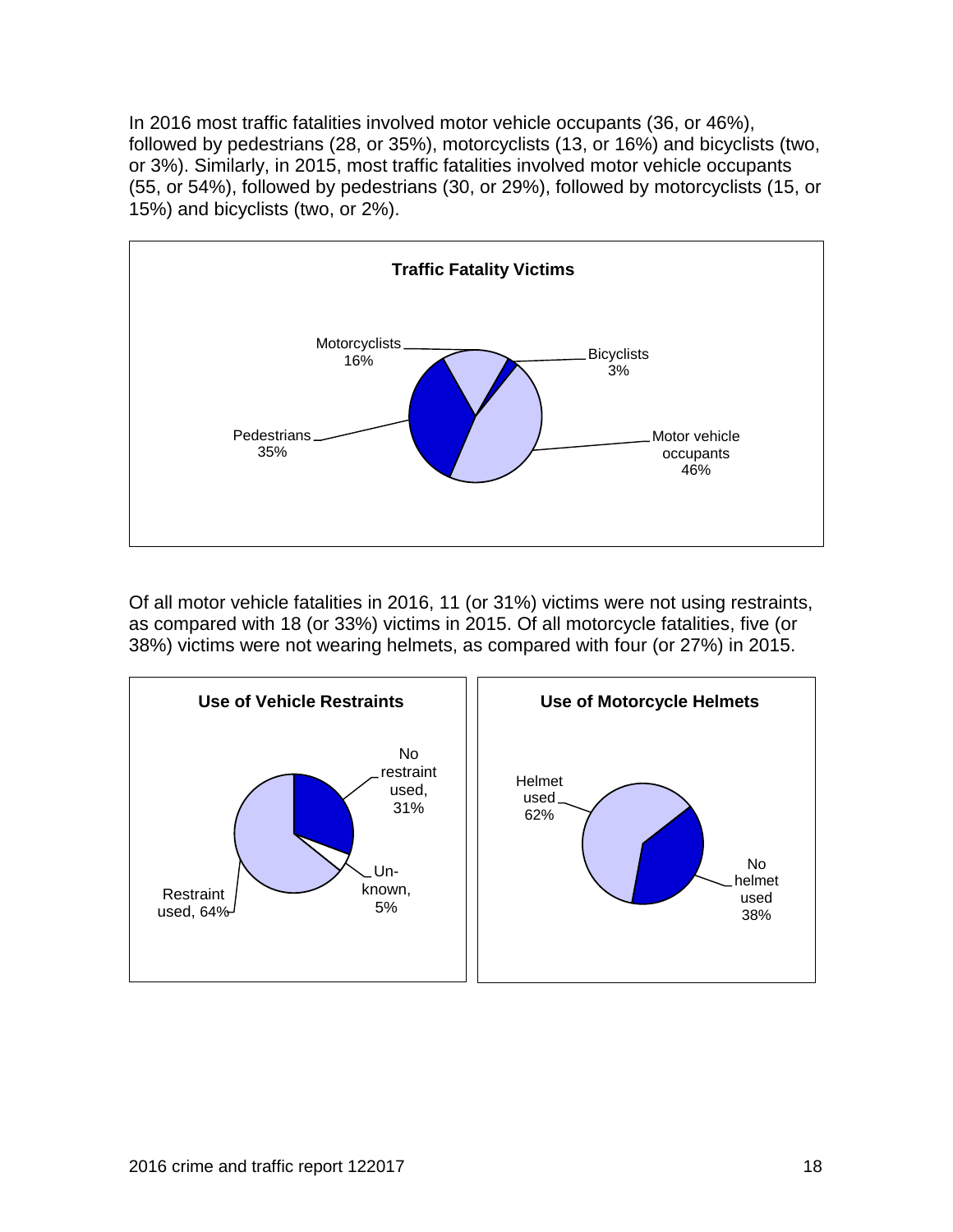Of all fatalities in 2016, 25 (or 32%) involved an alcohol-impaired driver, as compared with 38 (or 37%) in 2015. Of all pedestrian fatalities in 2016, 12 (or 43%) involved an alcohol-impaired pedestrian, as compared with 11 (or 37%) in 2015.



Austin's rate of traffic fatalities involving driver alcohol impairment is .30 per 100 million vehicle miles traveled (VMT). That rate is lower than the rates for both Texas (.38) and all US cities (.33).



*\* 2015 US statistics are the most current data available from National Highway Traffic Safety Administration (NHTSA).*